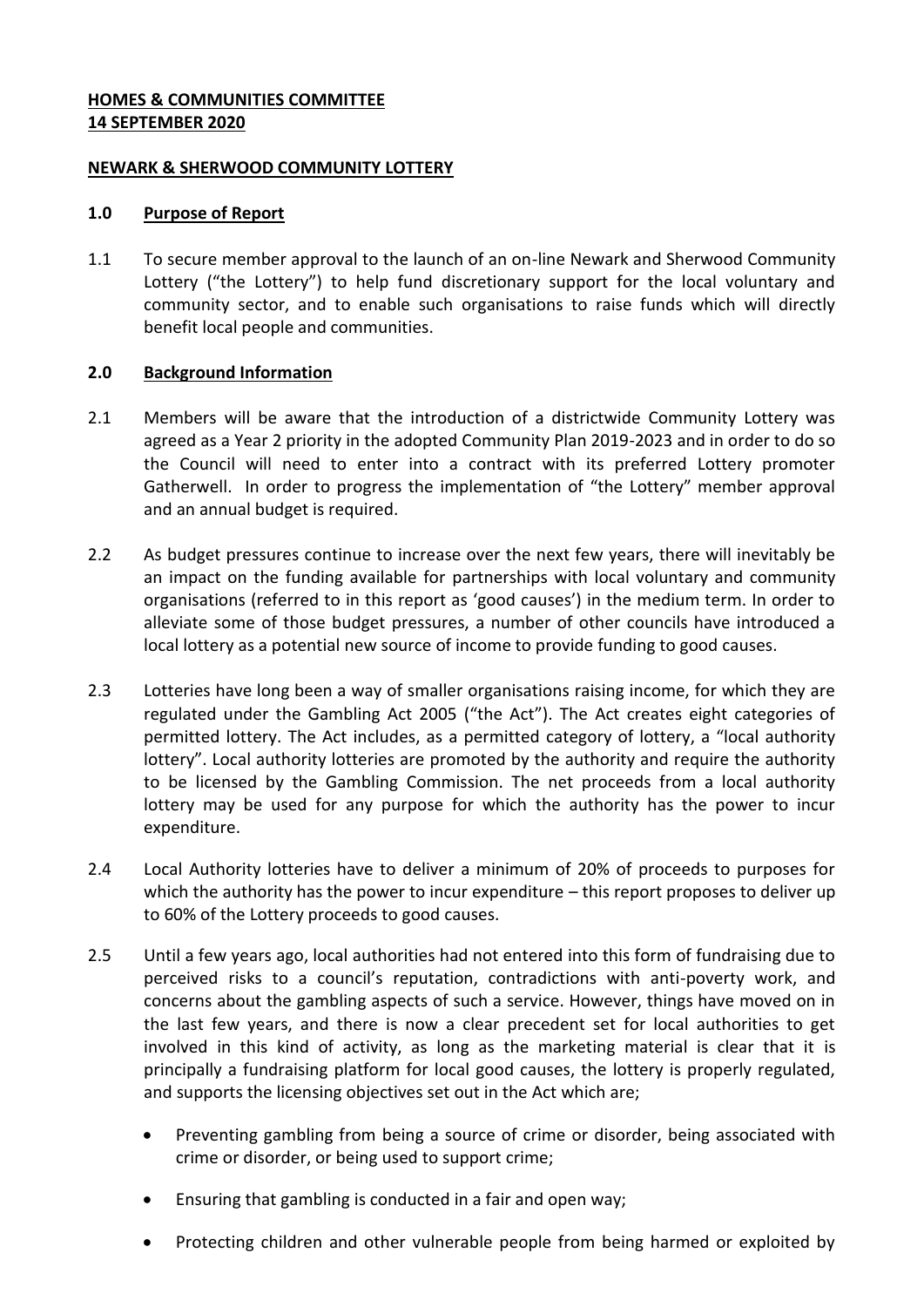gambling.

- 2.6 Local authority lotteries can be operated in-house or in partnership with an External Lottery Manager (ELM). An ELM is defined in section 257 of the Act as someone that is a person or a body who makes arrangements for a lottery on behalf of a society or local authority, but is not a member, officer or employee of the society or authority. All ELMs must hold a lottery manager's operating licence before they can manage a lottery on behalf of a local authority. This is in addition to the operating licence held by the local authority. It is important to note that whilst ELMs may run a lottery on behalf of the local authority, it is the responsibility of the local authority to ensure that the lottery is conducted in such a way as to ensure that it is lawful, and fully complies with the Act, all licence conditions and licensing codes of practice.
- 2.7 In addition to operating licences from the Gambling Commission, a local authority is required to have at least one, preferably two Personal Management Licence (PML) holders for the authority, even if the lottery is run by an ELM. The ELM will have their own PML holders.
- 2.8 Investigations into options have been undertaken and a meeting with a leading ELM "Gatherwell" has been held to understand the workings of a lottery in practice. Information from Gatherwell feeds through this report, as best practice. It should be noted that although Gatherwell are not the only ELM in operation, Gatherwell are identified as a specialist and leading provider of local authority lottery schemes, and are identified as low risk by the Gambling Commission. They are licensed by the Gambling Commission to run lotteries on behalf of good causes and local authorities across the UK. Starting in 2015 with Aylesbury Vale, they launched the first on-line local authority lottery in the UK and now have 89 local authority awarded contracts with 72 live websites and 17 in development, as well as over 1,000 schools across the UK using 'Your School Lottery' platform (which is where they evolved from).
- 2.9 Lotteries like these attract a number of different supporters those motivated by the odds and the prizes on offer, those with a dual motivation of giving to a good cause but with the incentive of winning a prize, and the altruistic supporter who will support because of the good cause alone and will often donate any prizes back to the good cause as well.
- 2.10 There are four well-known national lotteries running in England and Wales the Euromillions, the National Lottery, the Health Lottery, and the Postcode Lottery. Set out in the table below are some background statistics regarding those providers for comparison:

| Provider                | Odds<br>of  | Odds of any | % share to  | share<br>%<br>to |
|-------------------------|-------------|-------------|-------------|------------------|
|                         | jackpot win | prize win   | good causes | operator/        |
|                         |             |             |             | owner            |
|                         |             |             |             |                  |
| Euromillions            | 1:140m      | 1:13        | 28%         | 22%              |
|                         |             |             |             |                  |
| <b>National Lottery</b> | 1:45m       | 1:54        | 28%         | 22%              |
|                         |             |             |             |                  |
| <b>Health Lottery</b>   | 1:2m        | 1:209       | 20%         | 22%              |
|                         |             |             |             |                  |
| Postcode Lottery        | Unclear     | Unclear     | 27.5%       | 32.5%            |
|                         |             |             |             |                  |

### **3.0 Proposals**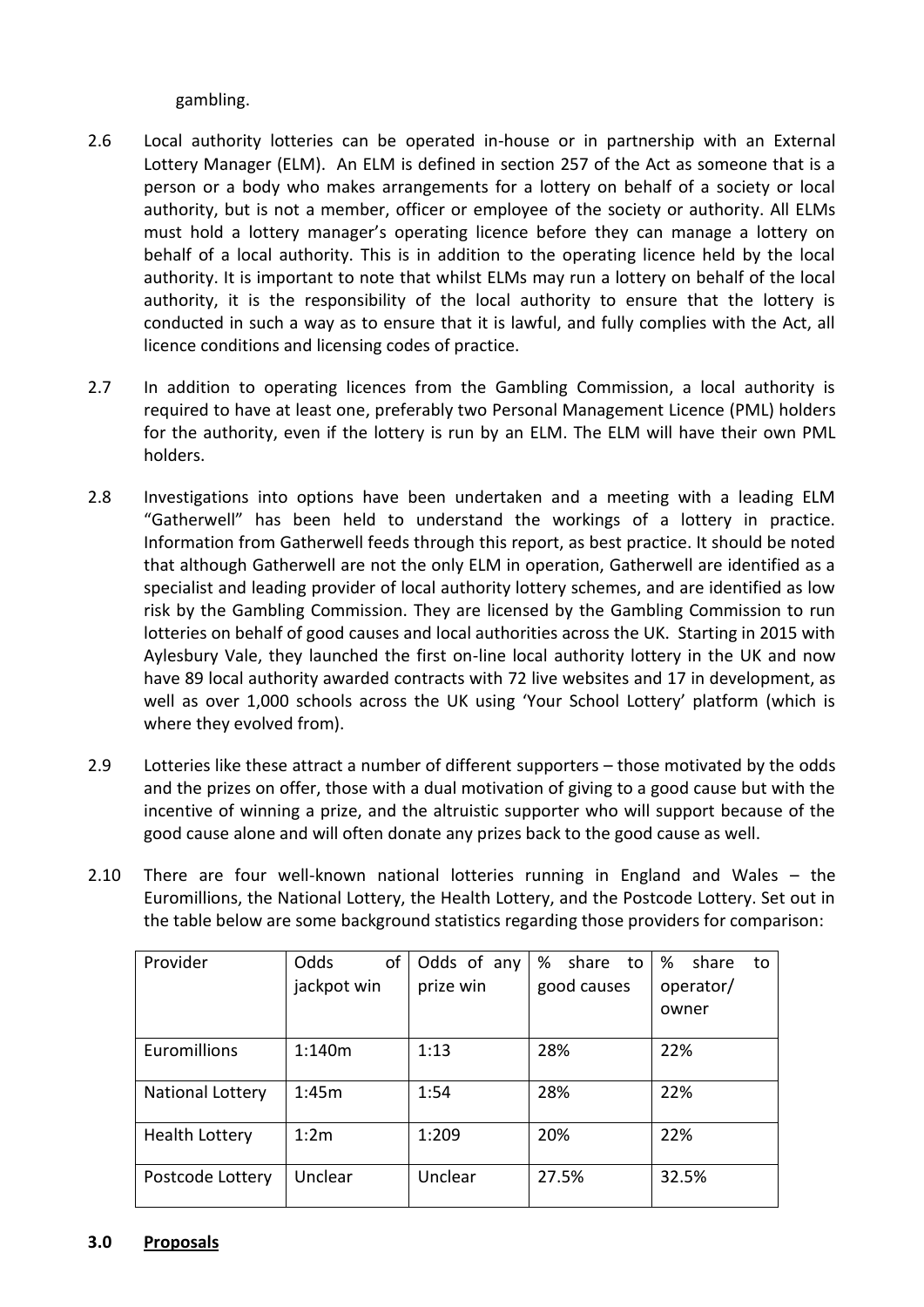- 3.1 It is proposed that the Council establish a Newark and Sherwood Community Lottery in the following way: Aims of the Lottery
- 3.2 The Lottery would need to have a set of aims or unique selling point that resonates with local players. Officers believe that there is a place for a lottery that is focused on:
	- Delivering the proceeds locally a Newark and Sherwood Community Lottery would deliver benefits to local causes only i.e. players can be assured that the proceeds will stay within the district.
	- Maximising benefits to the community to bolster support and to help in continuing the good work that the Council already does. The proposal in this report has up to 60% of proceeds being given to good local causes.
	- Minimising costs whatever delivery route is adopted it will need to minimise set-up costs, meaning the lottery will need to be largely self-financing, and any funding distribution mechanism should tap into existing distribution routes.
	- Delivering winners locally whilst anyone could play, it is likely that players will be locally based, and hence it will be easier to maximise the value from winners' stories and encourage more participation.
	- Facilitating a wider benefit whilst the lottery will help current funding of good causes, it will also enable local good causes to fundraise in partnership with us. This can be seen as the Council *enabling* good causes to help themselves, by reducing the barriers to lottery type funding i.e. the costs of licensing and administration. It will also open up a way for good causes to create new links with repeat donors.
	- In a Covid world charities and voluntary community organisations have struggled to fundraise through normal channels therefore the lottery will provide a welcomed platform to generate much needed resources to will support local good causes.
	- Helping to shift resident's perceptions of what the Council can do and is here for, in line with our community plan objectives.

# Form of the Lottery

- 3.3 One overriding issue regarding the form is that the Lottery will have to be online. This is due to the costs of distribution and sales, which would be incurred in any other way. This fits with the Council's digital approach and the lottery will be able to be accessed via a desktop, mobile, or tablet. In order to comply with the Act the Council will need to hold a remote lottery operating licence to have this type of lottery.
- 3.4 The suggested model would enable groups to 'sign up' to take part in the lottery specifically raising the 50% share for their good causes. By signing up they would have their own web page for the lottery helping them in engaging players and raising income. This option removes a number of hurdles for groups who might struggle to take part in their own lotteries (e.g. holding their own licence and setting up infrastructure to enable the lottery to run). This 50% is distributed to the specific good causes that sign up to the scheme, and the use of the remaining 10% (of the 60% proceeds) would be determined by the Council.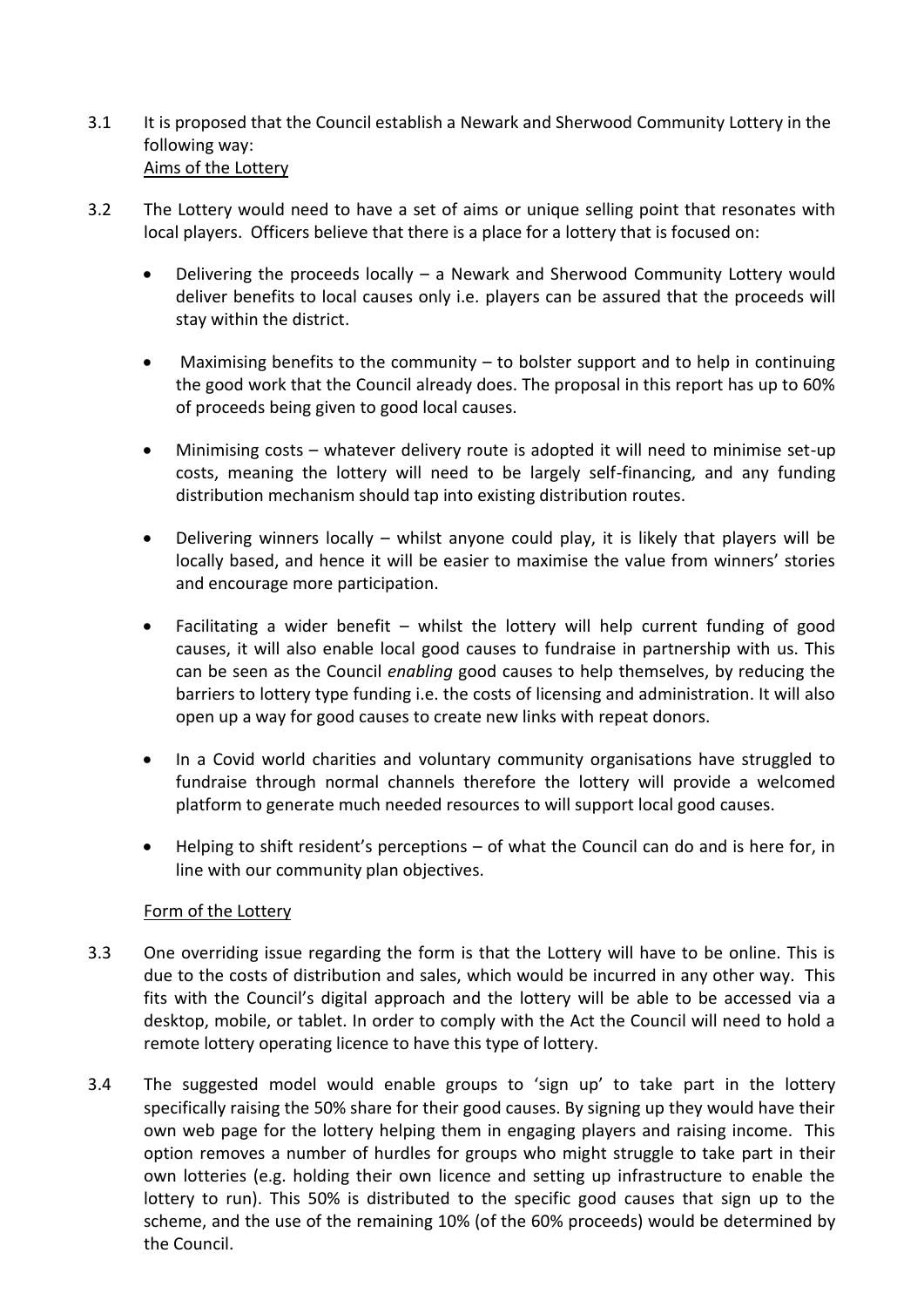- 3.5 The Council would be the overall licence holder and control the good causes joining the scheme. Players buying tickets through specific web pages would know that the proceeds are for that specific good cause. This in turn motivates the group to gain more players to support their specific cause. This option in effect operates as an 'umbrella' scheme within the main Newark and Sherwood Community Lottery.
- 3.6 The Council would need to define eligibility criteria against which applications for good causes wishing to join the lottery would be assessed. It is proposed that the development of these criteria, and the ultimate determination on which good causes will receive proceeds, be delegated to the Deputy Chief Executive and Director of Resources in consultation with the Leader of the Council or the Chairman of Homes and Communities Committee.
- 3.7 All sales for the lottery would operate via a dedicated website (specific good causes would have their own landing pages), and be funded via an online Direct Debit or payment card for tickets. This approach is needed to keep operating costs at a minimum and also mitigates against the issues related to addictive gambling as payment is at specified times for specified amounts.

### Delivery Options

- 3.8 In essence the options for delivery of a lottery are either in-house or through an External Lottery Manager (ELM).
	- In-house this option would see the setting up of the necessary posts and systems to run a lottery in-house. This has not been fully costed, but it is considered to be circa £80k-100k for set-up costs alone. This would include a lottery manager and the necessary development of software systems to enable the lottery to run.
	- External Lottery Manager this option would see a contract arrangement with an existing deliverer of lotteries in the market place. This in effect means 'buying-in' the skills and expertise of an existing provider and sharing the risk with them to deliver the lottery. The ELM will deliver all aspects of running the lottery, from ticket payments, prize management and licensing, and share with the Council and the good causes, the role of marketing.
- 3.9 It is proposed that rather than allocating officer time and significant cost to setting up and managing an in-house lottery, an ELM is used to oversee the operations of the local lottery. There are very few ELM's in the marketplace, and as indicated, Gatherwell are specialists in delivering local authority lotteries. It is therefore proposed to utilise Gatherwell as an ELM for the lottery, initially with an agreement for a one-year period with an option to extend to a second year.
- 3.10 Gatherwell already perform this operation for 72 councils so far, including districts, metropolitans, counties and unitary councils, and their remit is to increase funding to good causes. No other quotes have been obtained from lottery providers as there does not appear to be any other company that can facilitate this type of local authority lottery (refer to paragraph 2.6).
- 3.11 It is proposed that if approval is given to establish the Lottery using Gatherwell as ELM, that a report be given to the Chair of Audit and Accounts Committee in accordance with the Council's Contract Standing Orders explaining why further quotes were not obtained.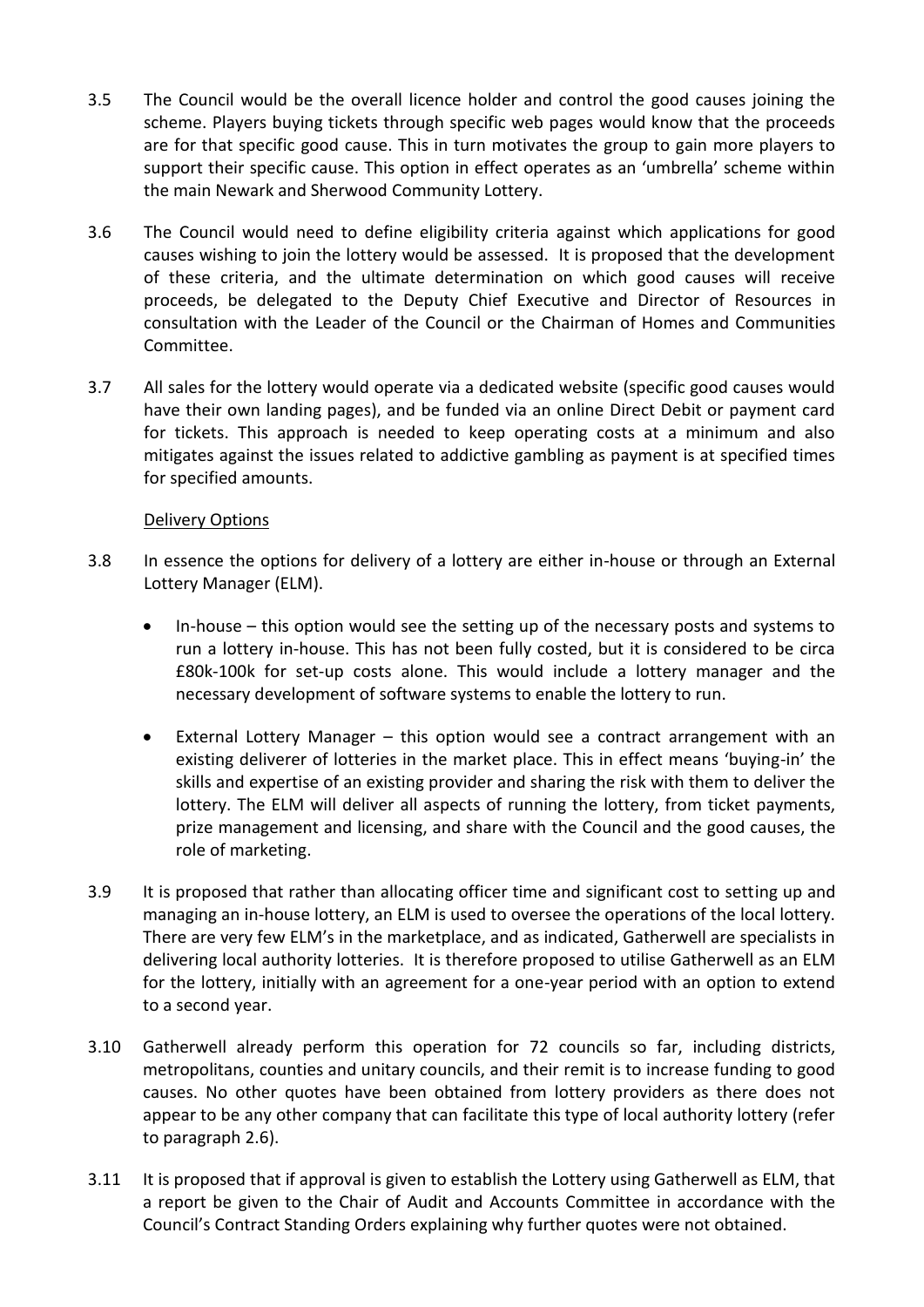#### How the Lottery Operates

- 3.12 The lottery focuses on enabling local good causes to raise additional funding for their services, and would operate as set out below:
	- Each ticket costs £1 of which 50p goes solely to the specific good causes signed up to take part in the lottery, a further 10p provides funding for the Council to determine its use, which provides funding to other good causes making a total of up to 60p available. In comparison, the Health lottery allocates 20% to good causes and the UK Lotto allocates 28%.
	- Players select which good cause they want their money to go to, and each 50p amount is paid directly to that specific good cause on a periodic basis by the ELM.
	- Of the remaining balance, 20p is allocated for prize money, 17p goes to the External Lottery Manager, and 3p is VAT, which is reclaimable by the Council.
	- Participation is on-line (or telephone for those who don't have access to the internet), and no tickets are sold in shops, offices or on the street.
	- Tickets have to be bought in advance and payment is via debit card or Direct Debit. Evidence from other participating local authorities has shown that over 50% of supporters use Direct Debit as a recurring payment method, creating a degree of income stability. The remaining 50% buy blocks of tickets in either 1, 3, 6 or 12 month blocks. It is not possible to buy individual tickets each week as the focus of the lottery is to provide rolling funding for good causes.
	- The Lottery is based on a different principle to the UK Lotto. The numbers used are the results of the Australian Super 66 which is a combination lottery that uses only the numbers 0 to 9 which are then randomly drawn by a computer. As the Super 66 is drawn weekly on a Saturday morning (UK time) the deadline for participating in the local lottery is midnight Friday.
	- Players (aged 16 or over) are able to choose 6 numbers, and to win the weekly jackpot they must match both the numbers and sequence as drawn. Players can also win a prize if the ticket matches the sequence of the first or last 2, 3, 4, or 5 numbers drawn.
	- Multiple tickets are able to be purchased, and numbers can be changed by players.
	- Players also have the option to donate their winnings to their chosen good cause if they so wish (other local authority experience has shown that circa 10% of winners have donated their prize back to the good cause).
	- The jackpot is an insured prize, and is a guaranteed pay out of £25,000 per winner (even if multiple people win the jackpot it is not shared or rolled over). The ELM takes out insurance to cover all prizes and the risk of ticket sales not being sufficient to cover the prize pay-out lies with ELM.

|           | Winning Odds   | <b>Prize</b> |
|-----------|----------------|--------------|
| 6 numbers | $1:1,000,000*$ | £25,000      |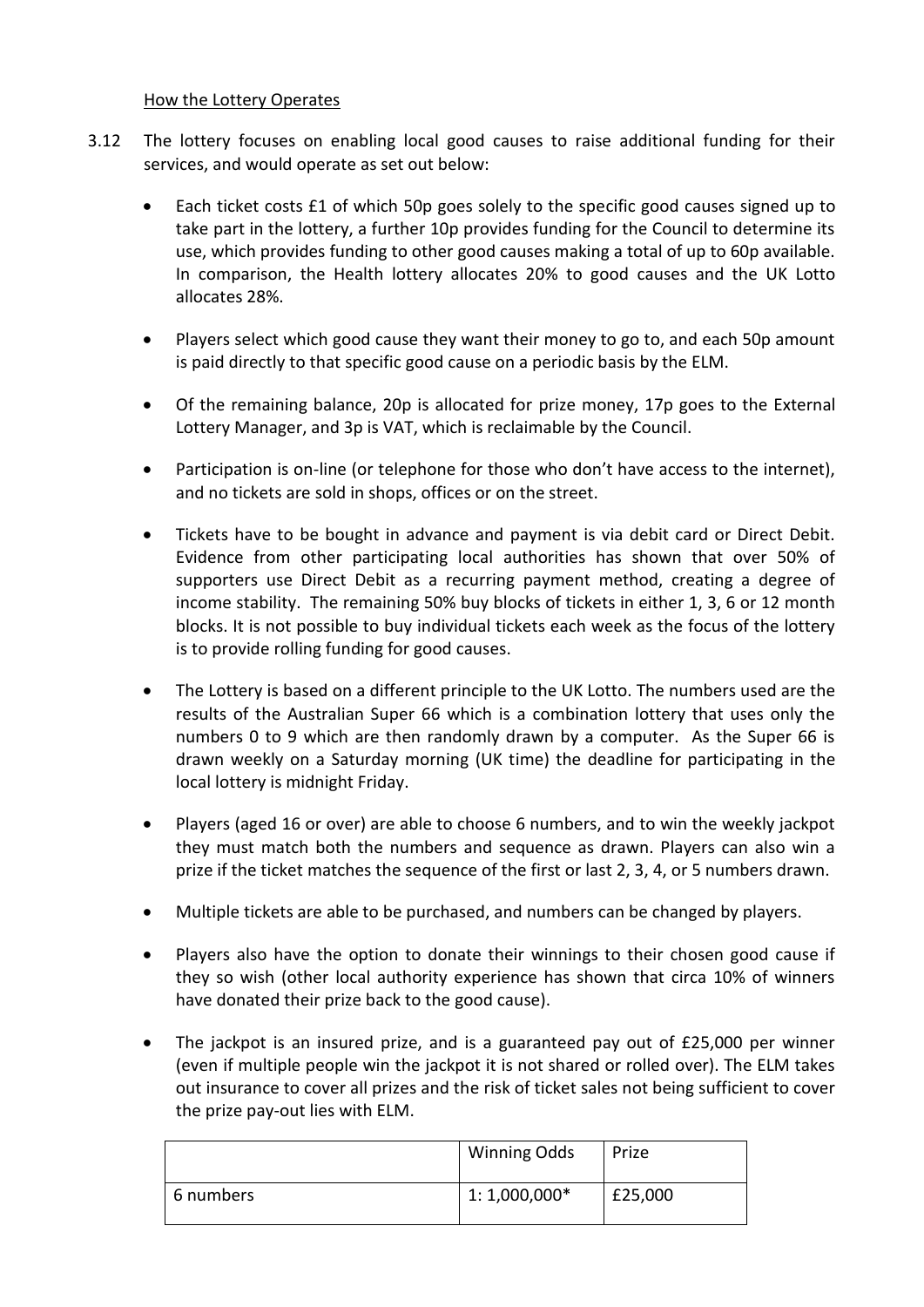| 5 numbers                         | 1: 55, 556 | £2,000         |
|-----------------------------------|------------|----------------|
| 4 numbers                         | 1: 5,556   | £250           |
| 3 numbers                         | 1:556      | £25            |
| 2 numbers                         | 1:56       | 3 free tickets |
| Overall odds of winning any prize | 1:50       | n/a            |

\* Note: The odds of winning the Health lottery jackpot is 1:2m and the Euromillions jackpot is 1:140m

- 3.13 All day-to-day management will be conducted by the ELM. This includes processing new players, distributing prizes and income for good causes. The ELM will also provide significant tailored marketing support to good causes and the Council, and assist players should they experience difficulties. However, it is the Council's decision as to whom it identifies as a good cause.
- 3.14 The ELM will send newsletters to all good causes signing up to the lottery providing updates on their lottery. The Council will help publicise the Lottery and support its take up. Apart from licensing and marketing costs, the lottery will be self-funding.
- 3.15 The process of setting up a local authority lottery normally takes about six months from the date of agreement to approval by the Gambling Commission.

### Responsible Gambling

- 3.16 Lotteries are the most common type of gambling activity across the world, and considered to be a 'low risk' form with respect to the emergence of problem gambling. This is due to its relatively controlled form. The Lottery will help mitigate against many of the issues related to addictive gambling by:
	- Being only payable via pre-arranged sign up (not 'spur of the moment') and non-cash methods (as players have to pay in advance via card or Direct Debit).
	- There is no 'instant gratification' or 'instant reward' to take part, due to the midnight deadline whilst the results are released the following day.
	- Promotion of the lottery will be mainly via the good causes to their supporters.
	- The lottery will be fully compliant with the Gambling Commission's licensing code of practice, which includes self-exclusion and links with support organisations.
	- Gatherwell recommend that each council becomes a member of the Lotteries Council, which provides a range of services for its members, including acting as independent arbitrator for lottery providers should a dispute arise, free access to advice from specialists, and representation with regulators and legislators. The Lotteries Council will also make a contribution to the Responsible Gambling Trust on behalf of each of its members.
	- The minimum age for participation in a local authority lottery is 16 years. A person commits an offence if they invite or allow someone under 16 to enter such a lottery. The Council will ensure that appropriate written policies are in place to help prevent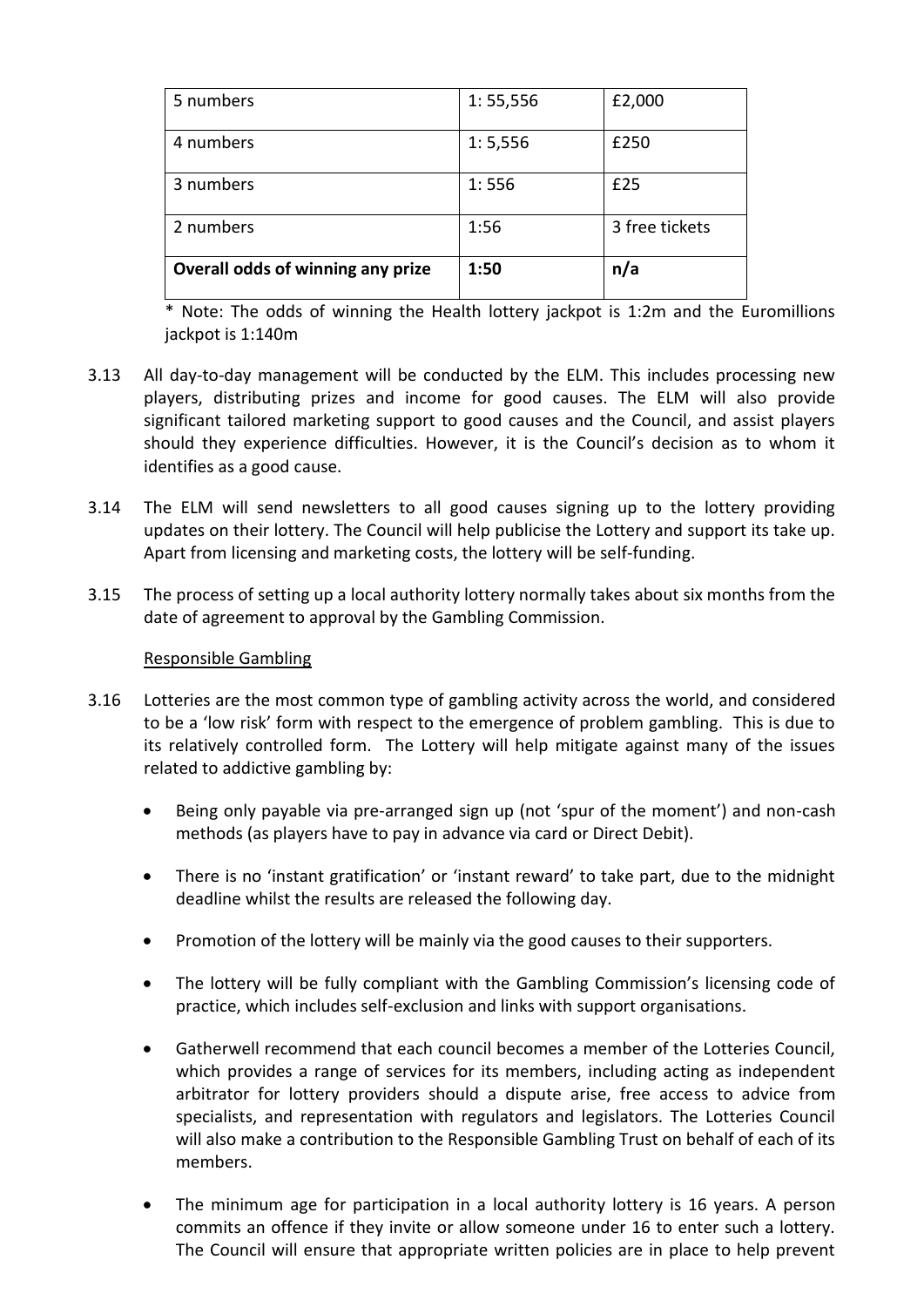and deal with cases of under-age play. Gatherwell, when acting as ELM, require players to declare their age as 16 or over and undertake back office and random checks to verify dates of birth and ensure no under-age players. As part of the licensing objectives the Council are required to ensure that children and other vulnerable people are not harmed or exploited by the lottery.

- The Council, as licence holder will take all reasonable steps to ensure that information about how to gamble responsibly and how to access information for help in respect of problem gambling is readily available.
- 3.17 Due to these factors it is reasonable to believe that the Newark and Sherwood Community Lottery as proposed, will not significantly increase problem gambling, and that the benefits to good causes in the borough from the proceeds of the lottery outweigh the possible negative issues.
- 3.18 In order to comply with the licensing requirements under the Act it is proposed that the authority to apply for any operating licences on behalf of the Council be delegated to the Deputy Chief Executive and Director of Resources.
- 3.19 It is proposed that the Deputy Chief Executive be nominated as the Personal Management Licence holder for the Lottery and be given authority to apply for such a licence and to nominate a deputy for the purposes of business continuity and to avoid lottery suspension.
- 3.20 An equality impact assessment has been completed (Appendix 1) and there are no consequences arising from the recommendation that adversely affects or interferes with individual's rights and freedoms as set out in the Equalities Act 2010.

### Alternative Options

- 3.21 A number of different delivery options are considered within this report and have been taken into account in developing the recommendation.
- 3.2 The standard alternative option is to not establish the Lottery. This option is not recommended as the reasons for introducing a lottery are deemed to be worthy in respect of supporting local good causes.
- 3.3 Another option is to deliver the lottery in-house or use an alternative ELM. As outlined in the report, the financial implications of running the lottery in-house are estimated to be £80k-£100k for set up alone, and the Council does not have the necessary skill or resource to establish the lottery, and as such it is preferable to "buy-in" the support for a cheaper, more efficient way of establishing the Lottery. Recent market research undertaken highlighted that there are a number of ELM's in the market, and these have been reviewed for their respective working methods, areas of specialisms and prize distribution. The research covered the following companies:
	- Tower Lottery only deals with Charities (mainly air ambulances);
	- Prize Provision only runs sports club lotteries;
	- CFP Data only provides an online raffle and printed lottery card service;
	- Brightsource none or very little experience in working with local authorities;
	- Woods Group– none or very little experience in working with local authorities;
	- Sterling Lotteries do not primarily focus on local good causes, and require the local authority to undertake the administration of the scheme;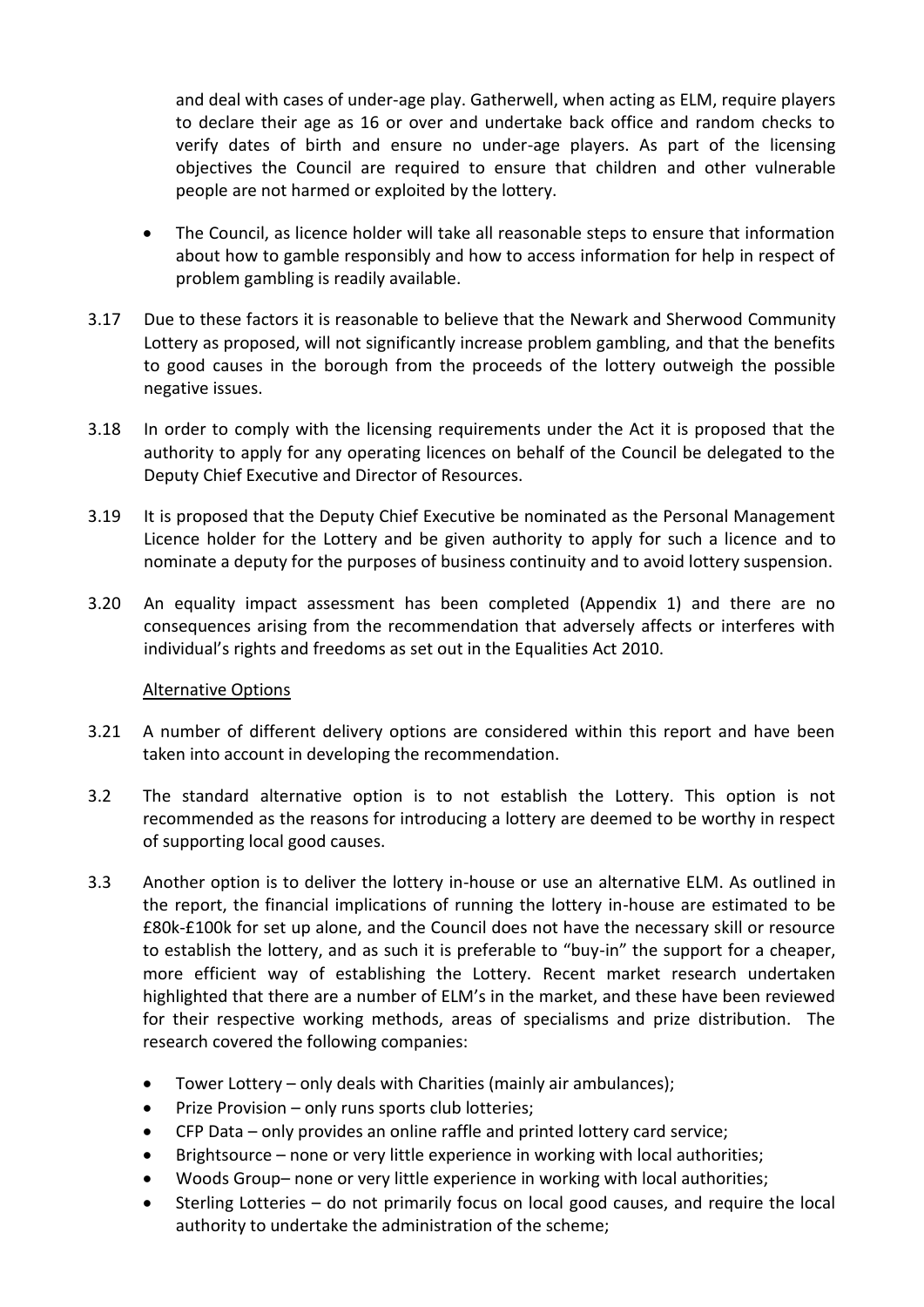Gatherwell - their model minimises officer time spent on the project and maximises funding available to local good causes. They also have an extensive record of working with local authorities and are specialists in delivering this type of lottery, and as such, understand local authorities' needs and requirements.

Gatherwell is therefore recommended as the preferred ELM to deliver the Lottery

# **4.0 Equalities Implications**

4.1 There are no adverse implications identified in respect of the proposals contained in this report in respect of the Equalities Act.

# **5.0 Financial Implications – FIN20-21/6869**

- 5.1 The estimated cost of setting up the lottery is estimated to be £7,500 as follows:
	- Gatherwell set up fee £5,000 which will include:
		- o Website design, hosting, maintenance and development;
		- o Payment gateway investments (dedicated Direct Debit and payment card accounts);
		- o Dedicated support telephone number, email and social media accounts;
		- o Marketing strategy support and generic design creation;
		- o Gambling licence application support;
		- o Training for licence holders.
	- Gambling Commission licence £692 (£519 in Year 1 with 25% discount) per year plus £244 initial application fee;
	- Lotteries Council membership £350 per year plus £25 application fee;
	- Launch event costs of circa £1,200 but will be kept as low as possible.
- 5.2 Once launched, the ongoing costs will be as follows:
	- Gatherwell will not charge a set annual fee, as their costs will be covered by the 17p service charge from each £1 ticket. The full set of services outlined above will still be provided.
	- Gambling Commission licence and Lotteries Council membership, which together currently cost £1,042.
	- Ongoing marketing of the lottery will mainly be the responsibility of individual good causes who will promote the lottery to their supporters and the general public in anticipation of raising income. The Council will provide additional support by placing promotional material and press releases in relevant publications and on-line. It is anticipated that this will be a minimal cost, both in terms of officer time and money as this type of support will only occur 3 or 4 times per year, at most.
- 5.3 The costs of the initial set up will be funded from the Change Management Reserve. The ongoing costs will be paid out of the Council's 10p share. The estimated 3% VAT element is also reclaimable by the Council. Any further advertising costs will also be met from the Council's share of the proceeds.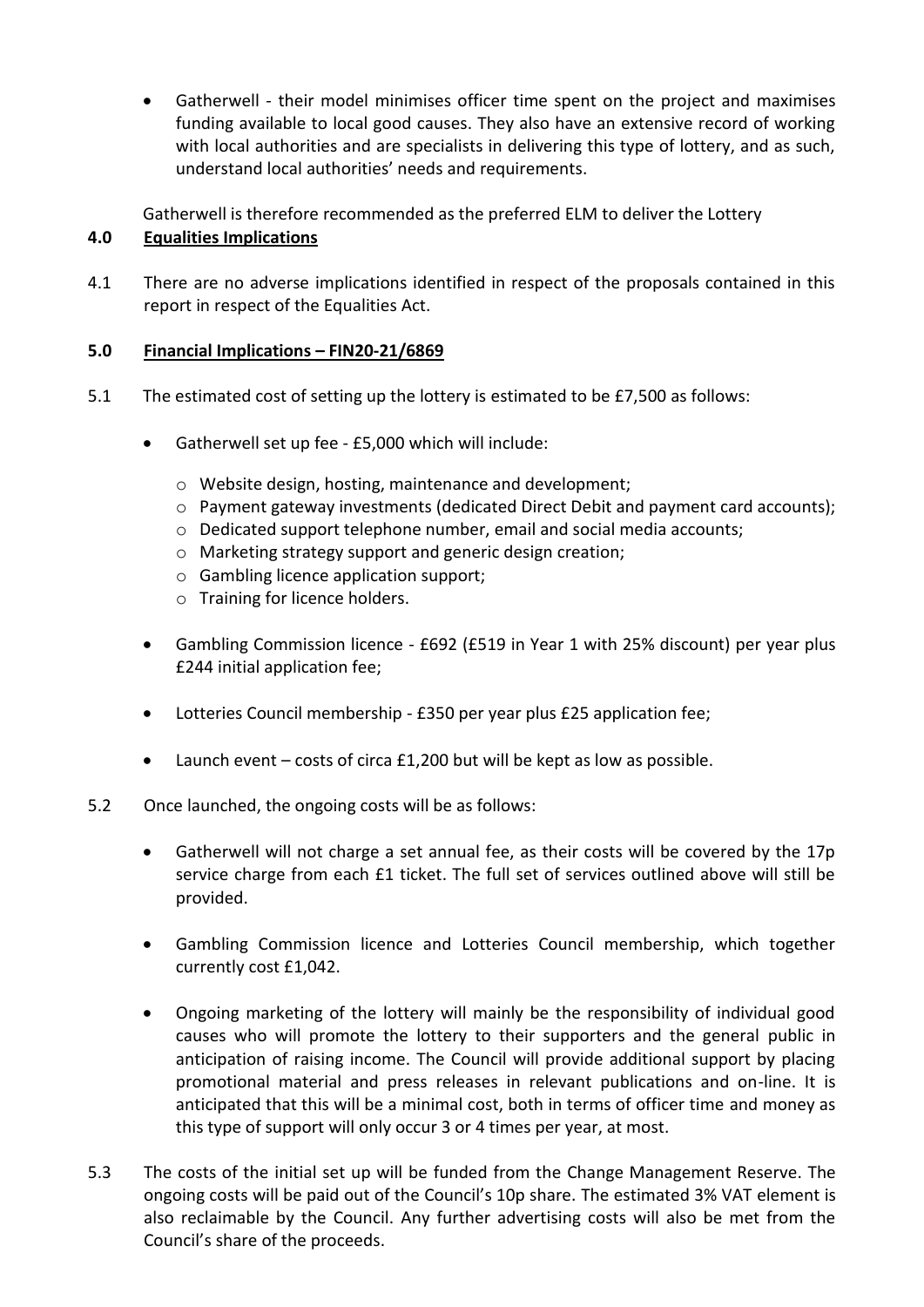- 5.4 The Council's proceeds from the lottery will initially be used to pay for the ongoing costs of the lottery. Any further use of the proceeds has yet to be determined, as this will be entirely dependent upon the number of players and tickets sold. However, it is reasonable to estimate a return for the council of between £5,000 and £10,000 pa as the lottery becomes established which could be donated to the Chairman's charity.
- 5.5 Although exact returns for the Community Lottery cannot be guaranteed, other well established local authority lotteries are achieving an average of 1,500 to 2,500 tickets per week. Based on 52 weeks per year x 50p contribution, monies raised directly for good causes over the year could be within the range £39,000 to £65,000.
- 5.6 Given the estimated ticket sales above, the amount retained by Gatherwell from ticket sales could be in the range of £255 - £425 per week, so there is an estimated contract value for contracting with Gatherwell of £13,260 - £22,100 per year. The initial contract period will be for one year with an option to extend for a further year, depending on the success of the Lottery and the value of proceeds each financial year. In addition an annual review will be undertaken to ensure that the lottery is running in line with the aims set out in this report.

# **6.0 Community Plan – Alignment to Objectives**

6.1 The introduction of a Community Lottery is currently listed as a year 2 priority in the current Community Plan 2019 - 2023 and will also features in the Refreshed Community Plan which will be considered by Policy and Finance at its September Committee meeting on 24 September 2020.

### **7.0 RECOMMENDATION(S)**

- **7.1 It is recommended that Committee:**
	- **a) Agrees to the establishment of the Newark and Sherwood Community Lottery for the purpose of raising funds to support good causes that benefit residents of the District.**
	- **b) Approves the procurement of Gatherwell as an External Lottery Manager to run the operational side of the lottery.**
	- **c) Approves a project budget of £7,500 to establish and implement the lottery.**
	- **d) Authorises the Deputy Chief Executive and Director of Resources, in consultation with the Leader of the Council or the Chair of Homes and Communities Committee, to establish criteria for determining which good causes can participate in the Lottery, and apply those criteria.**
	- **e) Authorises the Deputy Chief Executive and Director of Resources to apply for any necessary licences from the Gambling Commission to enable the Lottery to operate.**
	- **f) Appoints the Deputy Chief Executive and Director of Resources as the personal licence holder for the Lottery and authorises him to apply for the personal licence and identify a deputy for business continuity purposes and to avoid lottery suspension.**